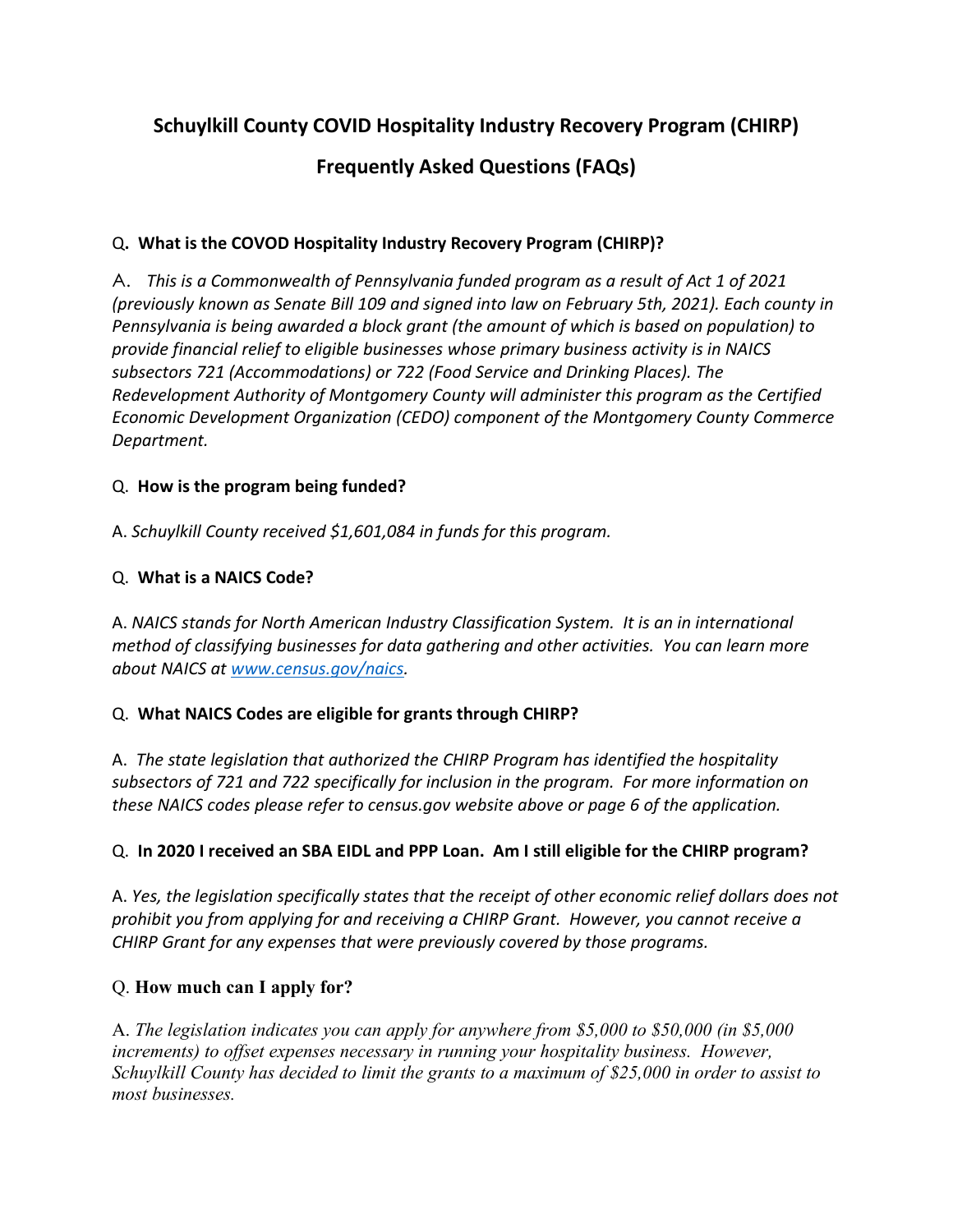#### Q. **How do I qualify for the grant?**

A. *Entities must have sustained a minimum quarterly revenue loss of 25% or greater in any quarter when comparing between 2019-2020. Businesses must have fewer than 300 full-time equivalent employees and a maximum tangible net worth of no more than \$15 million. Passive businesses, such as commercial and residential landlords, are ineligible to apply.*

#### Q. **What can I use the grant money for?**

A. *Grant funds may be used for eligible expenses incurred and paid between March 1, 2020 up to the date of application. Eligible expenses are defined as an operating expense, including a payroll and non-payroll expense that is both ordinary and necessary. An ordinary expense is one that is common and accepted in an eligible applicant's industry. A necessary expense is one that is helpful and appropriate for an eligible applicant's trade or business.*

*For purposes of determining an eligible operating expense, the following limitations shall apply:*

*- For a mortgage obligation, the mortgage must have been in force before February 15, 2020. - For rent, under lease agreements, the lease agreement must have been in force before February 15, 2020.*

*- For utility costs, service must have begun before February 15, 2020.*

*- If an existing mortgage obligation or lease agreement in force before February 15, 2020, is refinanced or restructured after February 15, 2020, the mortgage obligation or lease agreement is deemed to have been in force before February 15, 2020.*

*Awardees must certify that grant funds are not being used for any eligible operating expenses that are impermissible per Act 1 of 2021 as described below in addition to the other prohibitions detailed in the program guidelines and program grant agreement:*

*- Eligible operating expenses for which an eligible applicant receives or received payment, reimbursement, and/or loan forgiveness from the following sources:* 

*o Any PA Small Business Grant Program of 2020 administered by the CDFI Network. o Any US SBA EIDL and PPP funds.* 

*o Any of public sector funding due to COVID-19 from any sources public or private between March 1st, 2020 through the date of application for this program as described in Act 1 of 2021.* 

*- Providing funds, directly or indirectly, for a dividend distribution, return of capital, or otherwise to owners, partners or shareholders of the business enterprise.* 

*- Payments to 1099 employees and/or those identified as subcontractors.* 

*- The payment of any local, school district, county, state, and/or federal tax obligations* 

*(including the remittance of Sales Tax, the Hotel Occupancy Tax, or any other tax obligations to a government entity).*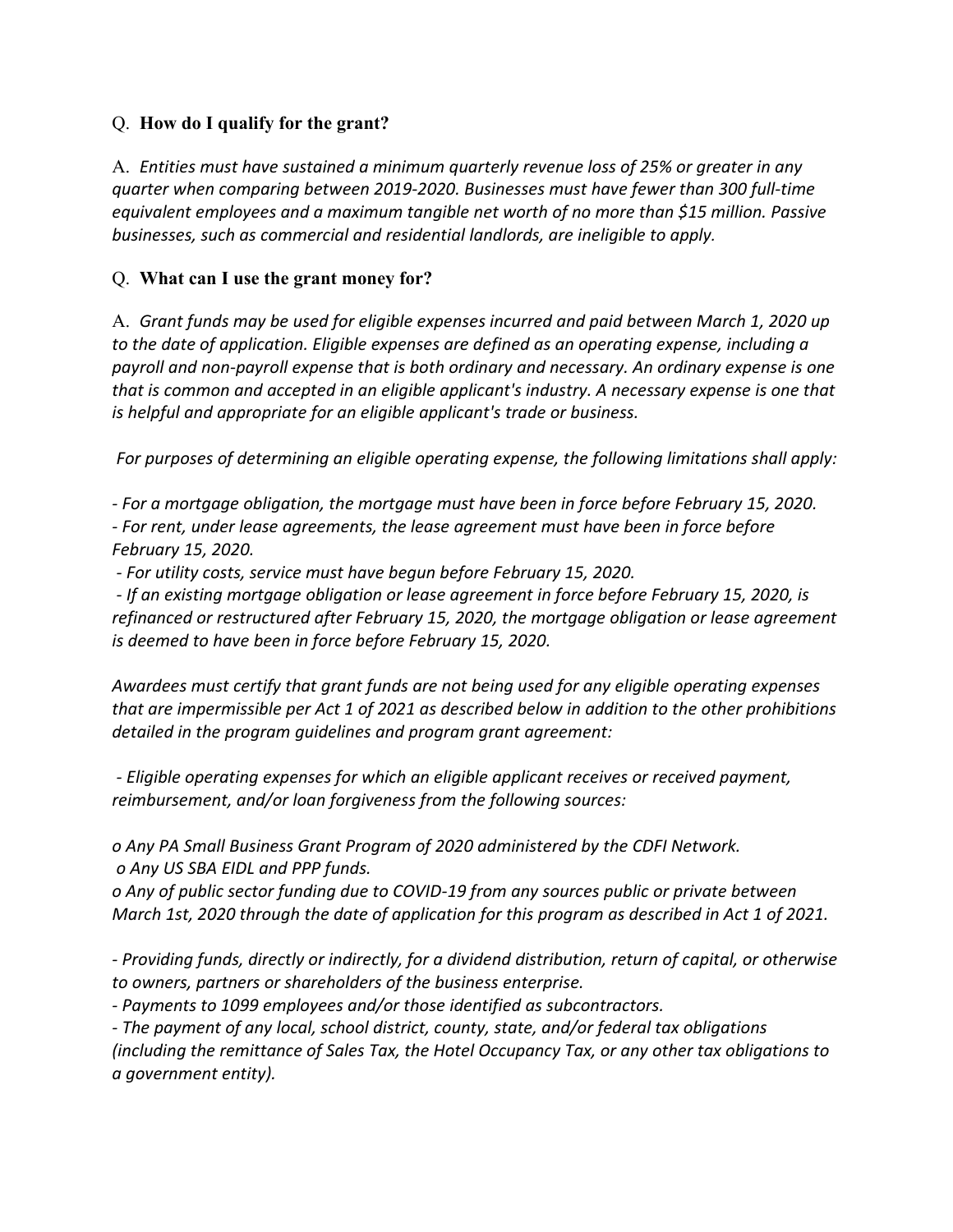*- To finance a business, project, activity, and/or location primarily located outside the geographic boundaries of Schuylkill County, Pennsylvania.* 

*- The purchase of items or services not expressly listed in the program guidelines or permissible for the grant agreement.* 

*- Any business activities not otherwise specified as allowable costs per the grant agreement.*

# Q. **When can I apply for the CHIRP Grant?**

A. *The application will open on March 5th and remain open until funds are exhausted or June 15th, whichever is first.*

#### Q. **If I am not one of the first applicants, does that mean I will not receive grant funding through this program? How long are applications being accepted? How are applications reviewed?**

A. *Applications will be reviewed on a rolling basis as complete application packages are received by NEPA Alliance. Once a complete application is received, NEPA Alliance will review the application for program eligibility and make the grant determination. Grant funds will be awarded upon approval.*

#### Q**. If my business has multiple locations in Schuylkill County do I submit an application for each location?**

A. *An eligible applicant can submit only one application in Schuylkill County with no exceptions. Additional information is contained in the legislation and Program Guidelines.*

# Q. **Are franchise businesses eligible for a CHIRP Grant.**

A. *While Act 1 of 2021 states that publicly traded entities are not eligible, we are not interpreting this to include franchise locations owned and operated by local entities so long as they are not publicly traded entities themselves.*

#### Q. **Do I have to have a specific number of employees to receive a grant?**

A. *The legislation indicates that your business must have fewer than 300 employees, but there is no minimum number of employees under the program.*

# Q. **How long will the review process take for applications?**

A. *This will depend on several factors including (but not limited to) the quality and quantity of applications received. We do not anticipate announcing awards for this program for at least 2 weeks after the program application window opens. Awards will be announced on a rolling basis until such time as all grant program funds are allocated. Unlike prior programs we expect to announce smaller batches of awardees over a longer period of time until all grant funds are*